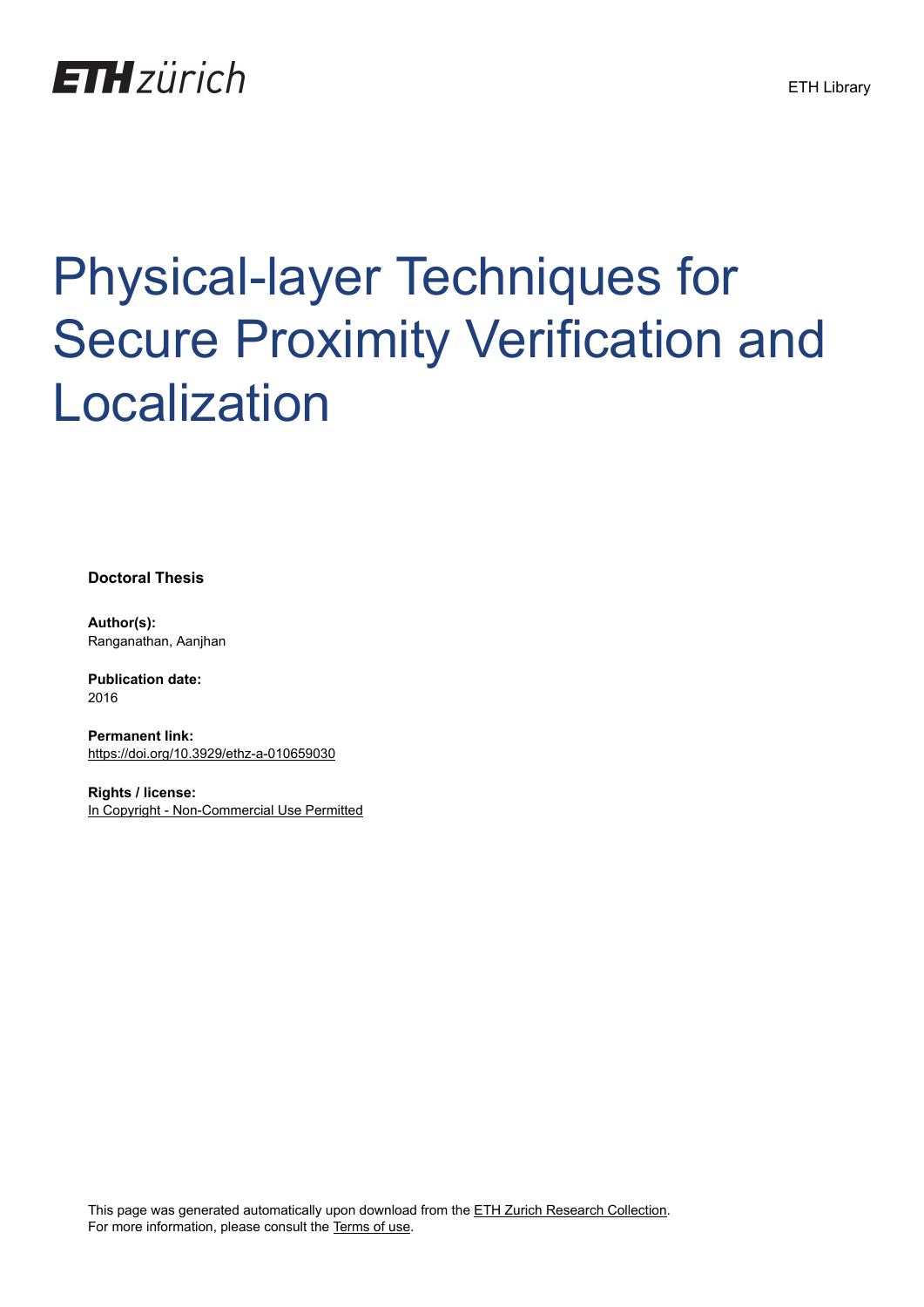DISS. ETH No. 23319

#### Physical-layer Techniques for Secure Proximity Verification & Localization

A thesis submitted to attain the degree of

DOCTOR OF SCIENCES of ETH ZURICH

(Dr. sc. ETH Zurich)

presented by

Aanjhan Ranganathan

Master of Science in Electrical and Electronic Engineering, EPFL, Switzerland

born on 07.11.1983

citizen of India

accepted on the recommendation of

Prof. Dr. Srdjan Čapkun, examiner Prof. Dr. Ivan Martinovic, co-examiner Prof. Dr. Neal Patwari, co-examiner Prof. Dr. Mani Srivastava, co-examiner Prof. Dr. Patrick Tague, co-examiner

2016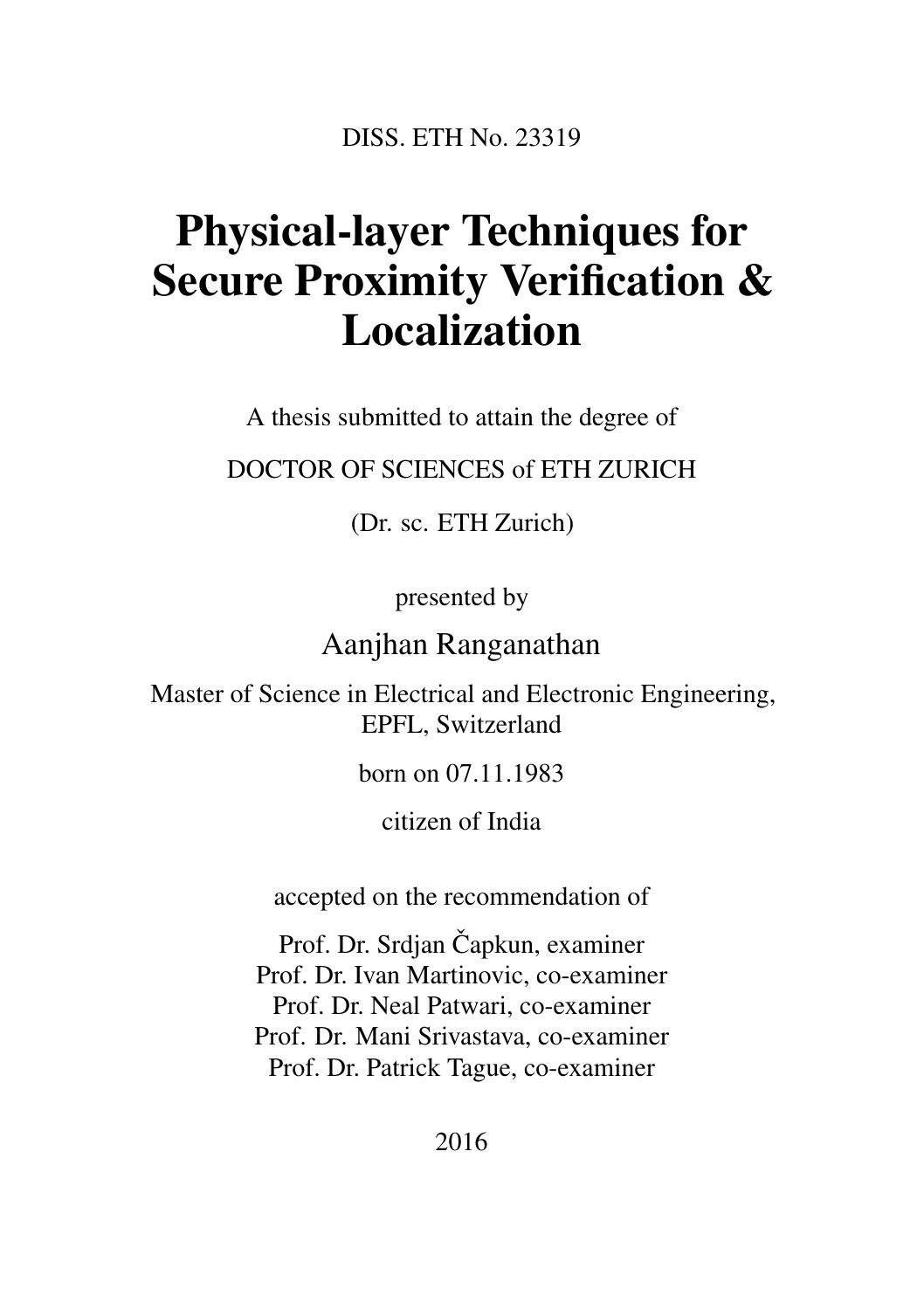#### Abstract

Today, location and proximity information are key to a number of emerging applications. With the advent of the Internet of Things and autonomous cyber-physical systems, the dependency on location and proximity is likely to increase in the future. Current proximity verification and ranging systems are prone to distance modification attacks that can lead to loss of property (e.g., cars [57]) and even human life (e.g., IMDs [119]). Additionally, GPS which is today the de-facto outdoor localization system is vulnerable to spoofing attacks [76] that forces a receiver to compute a false location. Given the safety and security implications of the applications mentioned above, it is important to ensure the security of the location and proximity estimates used in these systems. Existing solutions based on distance bounding are not suitable for a variety of applications or are not secure against all types of attacks. For example, the design and hardware complexity of current solutions make them unsuitable for contactless access control and authentication systems.

In this thesis, we address these shortcomings and make the following contributions. First, we propose a novel distance bounding system design called Switched Challenge Reflector with Carrier Shifting that enhances existing analog designs to be resilient against strong attackers capable of terrorist fraud. Second, we analyze and enhance a new class of chirp-based ranging solutions that enable the realization of low-power ranging systems. We analyze the security of existing chirp-based ranging systems and demonstrate their vulnerability to distance decreasing relay attacks. We then propose a novel design based on frequency modulated continuous wave (FMCW) and backscatter communication techniques, specifically designed for short-range contactless systems. Finally, in the context of outdoor localization, we present SPREE, the first GPS receiver capable of detecting or mitigating all GPS spoofing attacks described in the literature.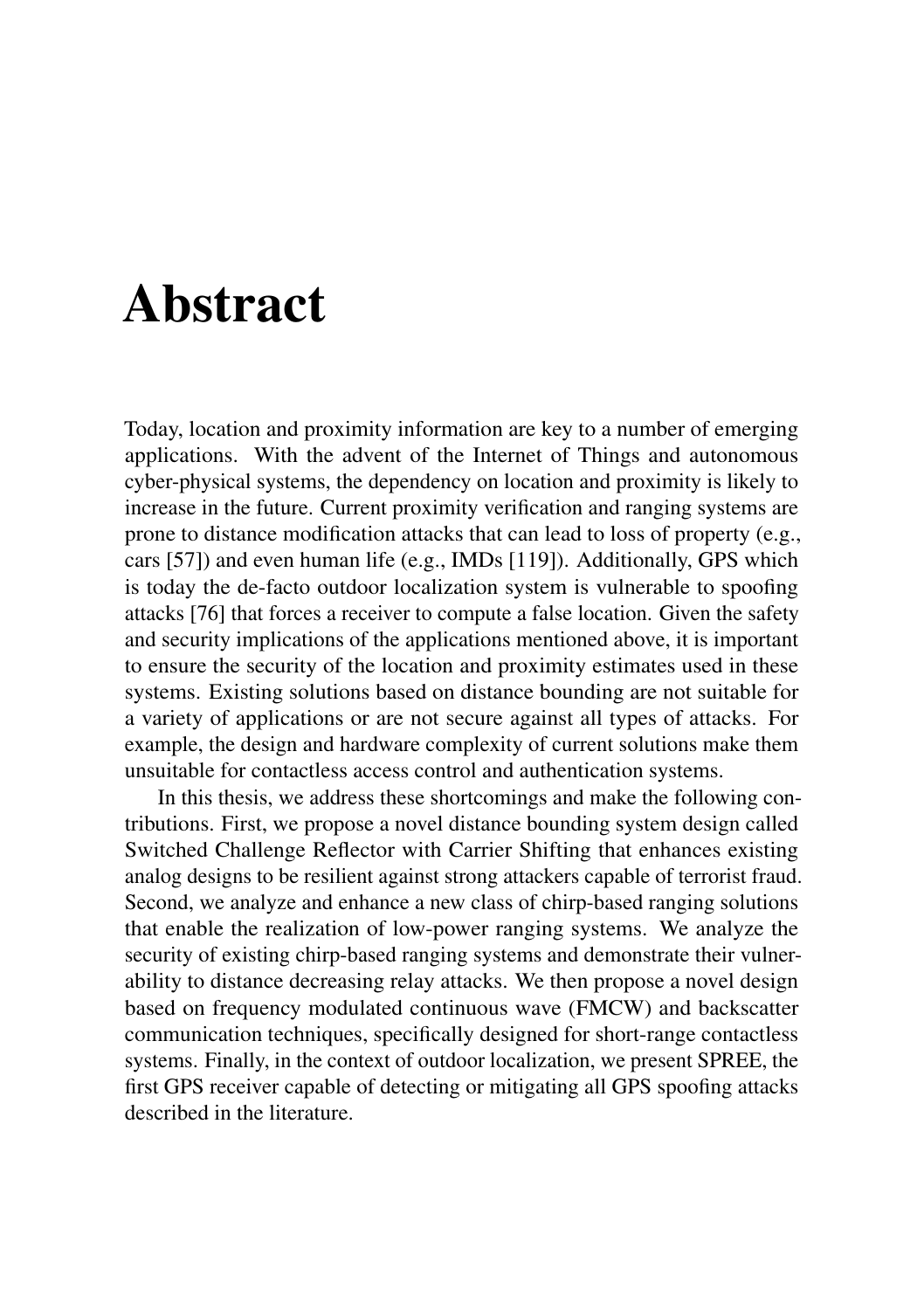### Zusammenfassung

Heutzutage sind Geographische und Näheninformationen der Schlüssel zu einer Reihe von neuen Anwendungen. Mit dem Aufkommen von Internet der Dinge und autonomen Cyber-Physikalischen Systemen, wird sich die Abhängigkeit von Geographischen und Näheninformationen in Zukunft wahrscheinlich erhöhen. Aktuelle Systeme, die die geographische Nähe verifizieren, sind anfällig für Angriffe die die Entfernung verfälschen und dadurch zum Verlust von Eigentum (z.B., cars [57]) und sogar Menschenleben führen können (z.B., IMDs [119]). Zusätzlich ist GPS, der Standard für Außenlokalisierung, anfällig für Spoofing Angriffe [76], die einen Empfänger dazu zwingen eine falsche Position zu berechnen. Angesichts der Zuverlässigkeit und Sicherheitsimplikationen der oben genannten Anwendungen, ist es wichtig sicherzustellen, dass die geographischen Lage und Nähe für diese Systeme zuverlässig bereitgestellt wird. Bestehende Lösungen welche die Distanz feststellen, sind für viele Anwendungen ungeeignet und ebenfalls unsicher gegen viele Arten von Angriffen. Das Design und die Komplexität der Hardware der derzeitigen Lösungen sind zum Beispiel ungeeignet für kontaktlose Zugangskontrollen und Authentifizierungssysteme.

In dieser Doktorarbeit wenden wir uns diesen Mängeln zu und leisten die folgenden Beiträge. Als erstes schlagen wir ein neues Abstands-begrenzungssystem vor names *"Switched Challenge Reflector with Carrier Shifting"*, welches die vorhandenen analogen Designs verbessert, indem es sie robust gegen starke Angreifer macht welche Terror Betrug ausführen können. Zweitens analysieren und verbessern wir eine neue Klasse von chirp-basierten Lösungen, welche energiearme Distanzsysteme ermöglichen. Wir analysieren die Sicherheit von existierenden chirp-basierten Distanzsystemen und zeigen deren Anfälligkeit auf Entfernungsreduktion mittels Relais-attacken. Anschliessend schlagen wir ein innovatives Design vor, welches speziell für Kurzstrecken und kontaktlose Systeme zugeschnitten ist und auf kontinuierlichen frequenzmodulierten Wellen (FMCW) und Backscatter-Kommunikationstechniken basiert. Schlus